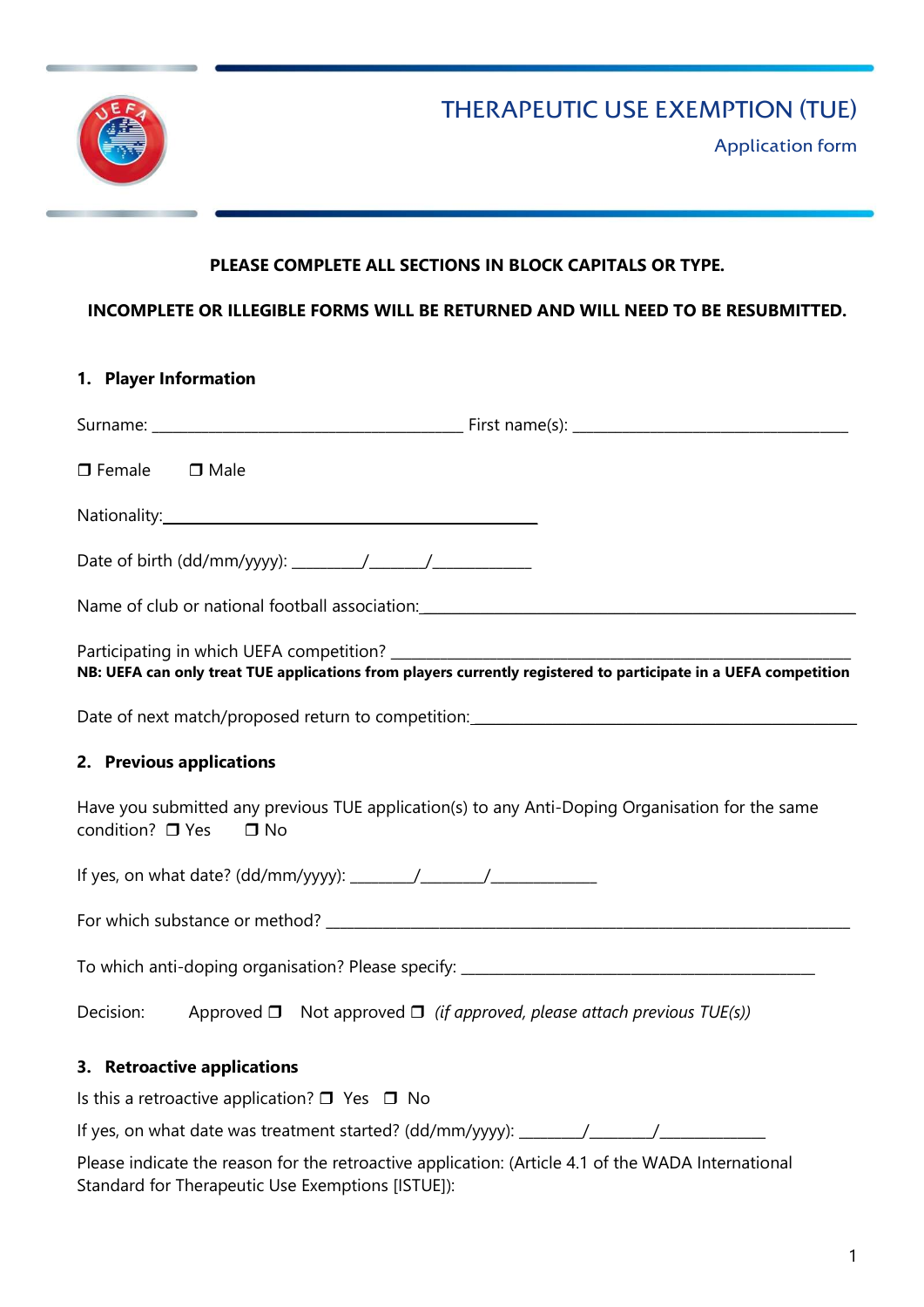

Application form

□ You required emergency or urgent treatment of a medical condition;

 $\Box$  There was insufficient time, opportunity or other exceptional circumstances that prevented you from submitting the TUE application, or having it evaluated, before getting tested.

\_\_\_\_\_\_\_\_\_\_\_\_\_\_\_\_\_\_\_\_\_\_\_\_\_\_\_\_\_\_\_\_\_\_\_\_\_\_\_\_\_\_\_\_\_\_\_\_\_\_\_\_\_\_\_\_\_\_\_\_\_\_\_\_\_\_\_\_\_\_\_\_\_\_\_\_\_\_\_\_\_\_\_\_\_\_\_\_\_\_\_\_\_\_\_\_\_\_\_\_\_\_\_\_\_\_\_\_\_

\_\_\_\_\_\_\_\_\_\_\_\_\_\_\_\_\_\_\_\_\_\_\_\_\_\_\_\_\_\_\_\_\_\_\_\_\_\_\_\_\_\_\_\_\_\_\_\_\_\_\_\_\_\_\_\_\_\_\_\_\_\_\_\_\_\_\_\_\_\_\_\_\_\_\_\_\_\_\_\_\_\_\_\_\_\_\_\_\_\_\_\_\_\_\_\_\_\_\_\_\_\_\_\_\_\_\_\_\_

\_\_\_\_\_\_\_\_\_\_\_\_\_\_\_\_\_\_\_\_\_\_\_\_\_\_\_\_\_\_\_\_\_\_\_\_\_\_\_\_\_\_\_\_\_\_\_\_\_\_\_\_\_\_\_\_\_\_\_\_\_\_\_\_\_\_\_\_\_\_\_\_\_\_\_\_\_\_\_\_\_\_\_\_\_\_\_\_\_\_\_\_\_\_\_\_\_\_\_\_\_\_\_\_\_\_\_\_\_

□ You tested positive after using a substance Out-of-Competition that was only prohibited In-Competition (See S6 to S9 of the WADA Prohibited List; e.g. S9 glucocorticoids).

Please explain (if necessary, attach further documents): \_\_\_\_\_\_\_\_\_\_\_\_\_\_\_\_\_\_\_\_\_\_\_

 $\Box$  Other Retroactive Applications (Article 4.3 of the ISTUE):

In rare and exceptional circumstances notwithstanding any other provision in the ISTUE, an Athlete may apply for and be granted retroactive approval for their TUE if, considering the purpose of the Code, it would be manifestly unfair not to grant a retroactive TUE.

In order to apply under Article 4.3, please include a full reasoning and attach all necessary supporting documentation. \_\_\_\_\_\_\_\_\_\_\_\_\_\_\_\_\_\_\_\_\_\_\_\_\_\_\_\_\_\_\_\_\_\_\_\_\_\_\_\_\_\_\_\_\_\_\_\_\_\_\_\_\_\_\_\_\_\_\_\_\_\_\_\_\_\_\_\_\_\_\_\_\_\_\_\_\_\_\_\_\_\_\_\_\_\_\_\_\_\_\_\_

\_\_\_\_\_\_\_\_\_\_\_\_\_\_\_\_\_\_\_\_\_\_\_\_\_\_\_\_\_\_\_\_\_\_\_\_\_\_\_\_\_\_\_\_\_\_\_\_\_\_\_\_\_\_\_\_\_\_\_\_\_\_\_\_\_\_\_\_\_\_\_\_\_\_\_\_\_\_\_\_\_\_\_\_\_\_\_\_\_\_\_\_\_\_\_\_\_\_\_\_\_\_\_\_\_\_\_\_\_

\_\_\_\_\_\_\_\_\_\_\_\_\_\_\_\_\_\_\_\_\_\_\_\_\_\_\_\_\_\_\_\_\_\_\_\_\_\_\_\_\_\_\_\_\_\_\_\_\_\_\_\_\_\_\_\_\_\_\_\_\_\_\_\_\_\_\_\_\_\_\_\_\_\_\_\_\_\_\_\_\_\_\_\_\_\_\_\_\_\_\_\_\_\_\_\_\_\_\_\_\_\_\_\_\_\_\_\_\_

\_\_\_\_\_\_\_\_\_\_\_\_\_\_\_\_\_\_\_\_\_\_\_\_\_\_\_\_\_\_\_\_\_\_\_\_\_\_\_\_\_\_\_\_\_\_\_\_\_\_\_\_\_\_\_\_\_\_\_\_\_\_\_\_\_\_\_\_\_\_\_\_\_\_\_\_\_\_\_\_\_\_\_\_\_\_\_\_\_\_\_\_\_\_\_\_\_\_\_\_\_\_\_\_\_\_\_\_\_

### 4. Medical information

Evidence confirming the diagnosis must be submitted with this application. The medical evidence must include a comprehensive medical history including documentation from the original diagnosing physician(s) (where possible) and the results of all relevant examinations, laboratory investigations and imaging studies. If the medical information is not in one of UEFA's official languages, (English/French/German), a clear summary of the medical condition and diagnostic tests must be provided.

WADA maintains a series of TUE Checklists to assist physicians in the preparation of complete and thorough TUE applications. These can be accessed by entering the search term 'Checklist' on the WADA website: www.wada-ama-org

\_\_\_\_\_\_\_\_\_\_\_\_\_\_\_\_\_\_\_\_\_\_\_\_\_\_\_\_\_\_\_\_\_\_\_\_\_\_\_\_\_\_\_\_\_\_\_\_\_\_\_\_\_\_\_\_\_\_\_\_\_\_\_\_\_\_\_\_\_\_\_\_\_\_\_\_\_\_\_\_\_\_\_\_\_\_\_\_\_\_\_\_\_\_\_\_\_\_\_\_\_\_\_\_\_\_\_\_\_\_

\_\_\_\_\_\_\_\_\_\_\_\_\_\_\_\_\_\_\_\_\_\_\_\_\_\_\_\_\_\_\_\_\_\_\_\_\_\_\_\_\_\_\_\_\_\_\_\_\_\_\_\_\_\_\_\_\_\_\_\_\_\_\_\_\_\_\_\_\_\_\_\_\_\_\_\_\_\_\_\_\_\_\_\_\_\_\_\_\_\_\_\_\_\_\_\_\_\_\_\_\_\_\_\_\_\_\_\_\_\_

Diagnosis with sufficient medical information: \_\_\_\_\_\_\_\_\_\_\_\_\_\_\_\_\_\_\_\_\_\_\_\_\_\_\_\_\_\_\_\_\_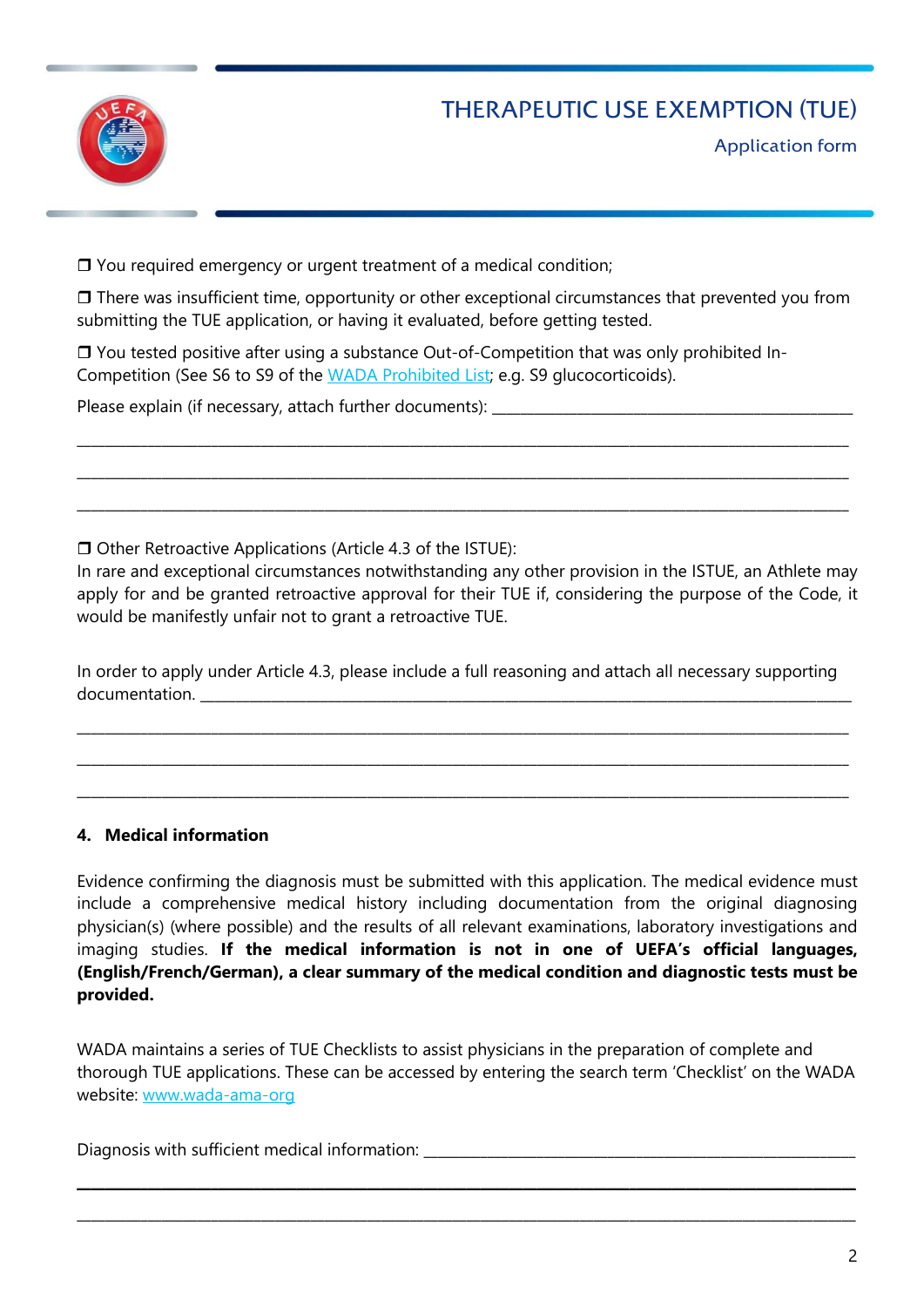

Application form

If a permitted medication can be used to treat the medical condition, provide clinical justification for the requested use of the prohibited medication: \_\_\_\_\_\_\_\_\_\_\_\_\_\_\_\_\_\_\_\_\_\_\_\_\_\_\_\_\_\_\_\_

\_\_\_\_\_\_\_\_\_\_\_\_\_\_\_\_\_\_\_\_\_\_\_\_\_\_\_\_\_\_\_\_\_\_\_\_\_\_\_\_\_\_\_\_\_\_\_\_\_\_\_\_\_\_\_\_\_\_\_\_\_\_\_\_\_\_\_\_\_\_\_\_\_\_\_\_\_\_\_\_\_\_\_\_\_\_\_\_\_\_\_\_\_\_\_\_\_\_\_\_\_\_\_\_\_\_\_\_\_\_

\_\_\_\_\_\_\_\_\_\_\_\_\_\_\_\_\_\_\_\_\_\_\_\_\_\_\_\_\_\_\_\_\_\_\_\_\_\_\_\_\_\_\_\_\_\_\_\_\_\_\_\_\_\_\_\_\_\_\_\_\_\_\_\_\_\_\_\_\_\_\_\_\_\_\_\_\_\_\_\_\_\_\_\_\_\_\_\_\_\_\_\_\_\_\_\_\_\_\_\_\_\_\_\_\_\_\_\_\_\_

## 5. Medication details

| Generic name of<br>prohibited substance(s) | <b>Dose</b> | <b>Route of</b><br>administration | <b>Frequency of</b><br>administration | <b>Duration of</b><br>treatment |
|--------------------------------------------|-------------|-----------------------------------|---------------------------------------|---------------------------------|
|                                            |             |                                   |                                       |                                 |
| 2.                                         |             |                                   |                                       |                                 |
| 3.                                         |             |                                   |                                       |                                 |

### 6. Medical practitioner's declaration

I certify that the information above is accurate. I acknowledge and agree that my personal data may be used by Anti-Doping Organization(s) (ADO) to contact me regarding this TUE application, to verify the professional assessment in connection with the TUE process, or in connection with Anti-Doping Rule Violation investigations or proceedings. I further acknowledge and agree that my personal data will be uploaded to the Anti-Doping Administration and Management System (ADAMS) for these purposes (see UEFA Player Privacy Notice and the ADAMS Privacy Policy for more details)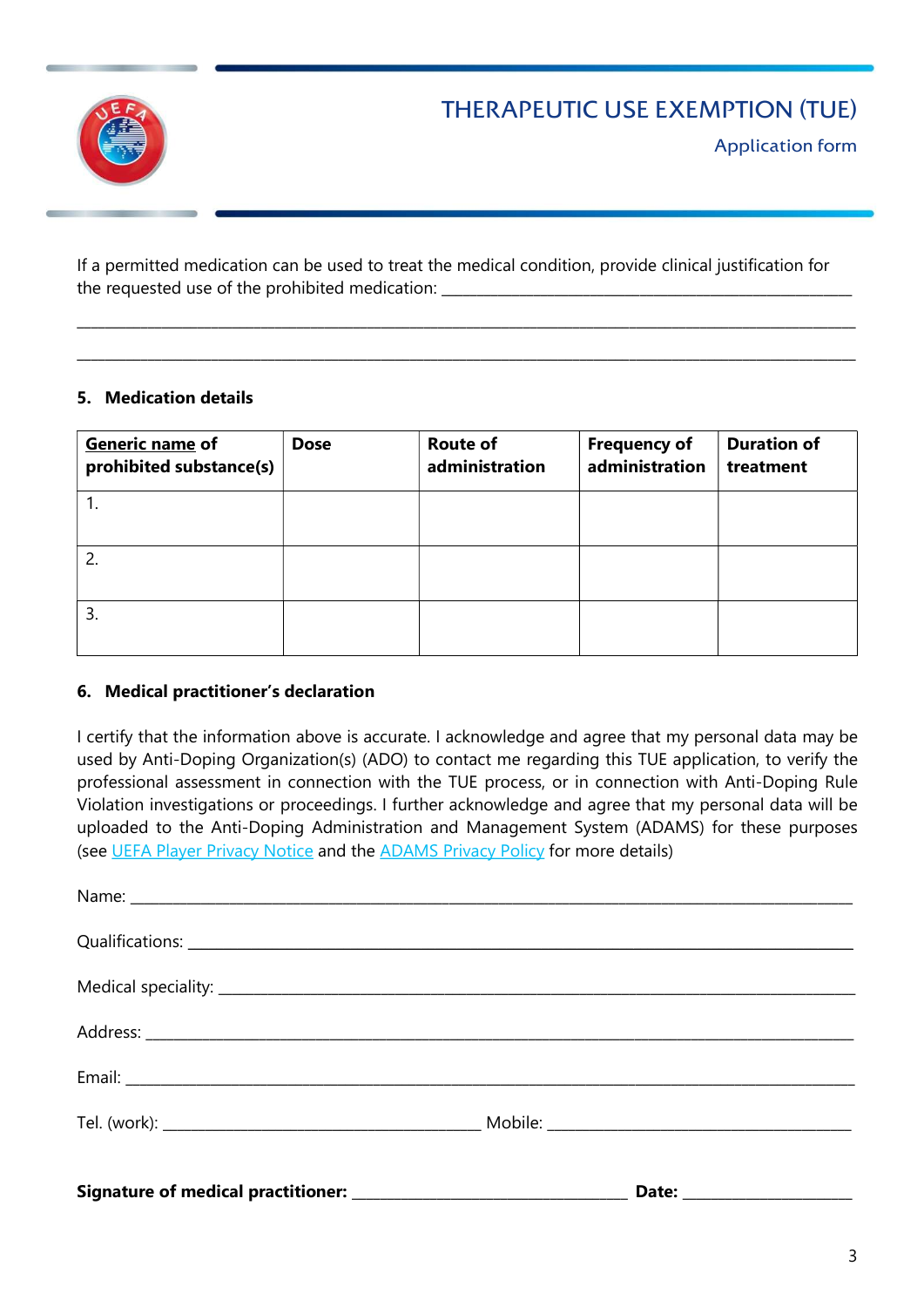

Application form

### Player's declaration

I, the information given above is accurate and I, certify that the information given above is accurate and

complete.

I authorise my physician(s) to release the medical information and records that they deem necessary to evaluate the merits of my TUE application to the following recipients: the Anti-Doping Organisation(s) (ADO) responsible for making a decision to grant, reject, or recognize my TUE; the World Anti-Doping Agency (WADA), who is responsible for ensuring determinations made by ADOs respect the ISTUE; the physicians who are members of relevant ADO(s) and WADA TUE Committees (TUECs) who may need to review my application in accordance with the World Anti-Doping Code and International Standards; and, if needed to assess my application, other independent medical, scientific or legal experts.

I further authorise UEFA to release my complete TUE application, including supporting medical information and records, to other ADO(s) and WADA for the reasons described above, and I understand that these recipients may also need to provide my complete application to their TUEC members and relevant experts to assess my application.

I have read and understood the TUE Privacy Notice explaining how my personal data will be processed in connection with my TUE application.

| <b>Player's signature:</b> | ¬-+-∙<br>- і іат |
|----------------------------|------------------|
|                            |                  |

Parent/guardian's signature: \_\_\_\_\_\_\_\_\_\_\_\_\_\_\_\_\_\_\_\_\_\_\_\_\_\_\_\_\_\_\_\_\_\_\_\_\_\_\_\_\_\_\_\_ Date: \_\_\_\_\_\_\_\_\_\_\_\_\_\_\_\_\_\_\_\_\_\_\_\_\_

(If the player is a minor or has an impairment preventing him/her from signing this form, a parent or guardian shall sign with or on behalf of the player.)

Please email the completed form and medical information to UEFA at antidoping@uefa.ch and keep a copy for your records. For added security, please protect the documents with a password and send the password in a separate email to Rebecca.lee@uefa.ch

Treatment may be administered only upon receipt of TUE approval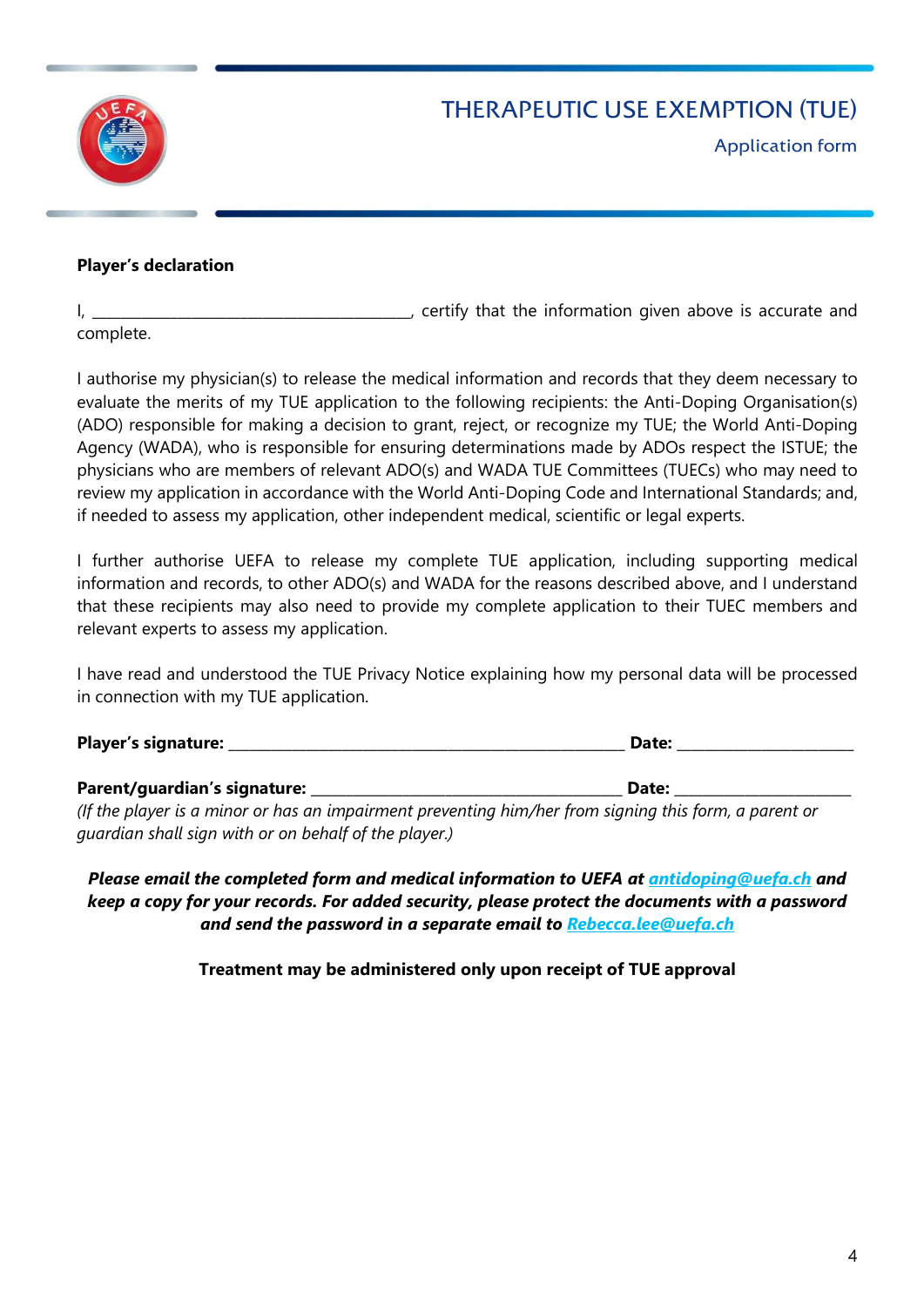

Application form

#### TUE Privacy Notice

This Notice describes the personal data processing that will occur in connection with your submission of a TUE Application.

#### Types of Personal Data

- The information provided by you or your physician(s) on the TUE Application Form (including your name, date of birth, contact details, sport and discipline, the diagnosis, medication, and treatment relevant to your application);
- Supporting medical information and records provided by you or your physician(s); and
- Assessments and decisions on your TUE application by ADOs (including WADA) and their TUE Committees and other TUE experts, including communications with you and your physician(s), relevant ADOs or support personnel regarding your application.

#### Purposes & Use

Your personal data will be used in order to process and evaluate the merits of your TUE application in accordance with the International Standard for Therapeutic Use Exemptions In some instances, it could be used for other purposes in accordance with the World Anti-Doping Code (Code), the International Standards, and the anti-doping rules of ADOs with authority to test you. This includes:

- Results management, in the event of an adverse or atypical finding based on your sample(s) or the Athlete Biological Passport; and
- In rare cases, investigations, or related procedures in the context of a suspected Anti-Doping Rule Violation (ADRV).

#### Types of Recipients

Your personal data, including your medical or health information and records, may be shared with the following:

ADO(s) responsible for making a decision to grant, reject, or recognise your TUE, as well as their delegated third parties (if any). The decision to grant or deny your TUE application will also be made available to ADOs with testing authority and/or results management authority over you;

- WADA authorised staff;
- Members of the TUE Committees (TUECs) of each relevant ADO and WADA; and
- Other independent medical, scientific or legal experts, if needed.

Note that due to the sensitivity of TUE information, only a limited number of ADO and WADA staff will receive access to your application. ADOs (including WADA) must handle your personal data in accordance with the International Standard for the Protection of Privacy and Personal Information (ISPPPI). You may also consult UEFA to obtain more details about the processing of your personal data (see UEFA Player Privacy Notice).

Your personal data will also be uploaded to ADAMS by UEFA so that it may be accessed by other ADOs and WADA as necessary for the purposes described above. ADAMS is hosted in Canada and is operated and managed by WADA. For details about ADAMS, and how WADA will process your personal data, consult the ADAMS Privacy Policy (ADAMS Privacy Policy).